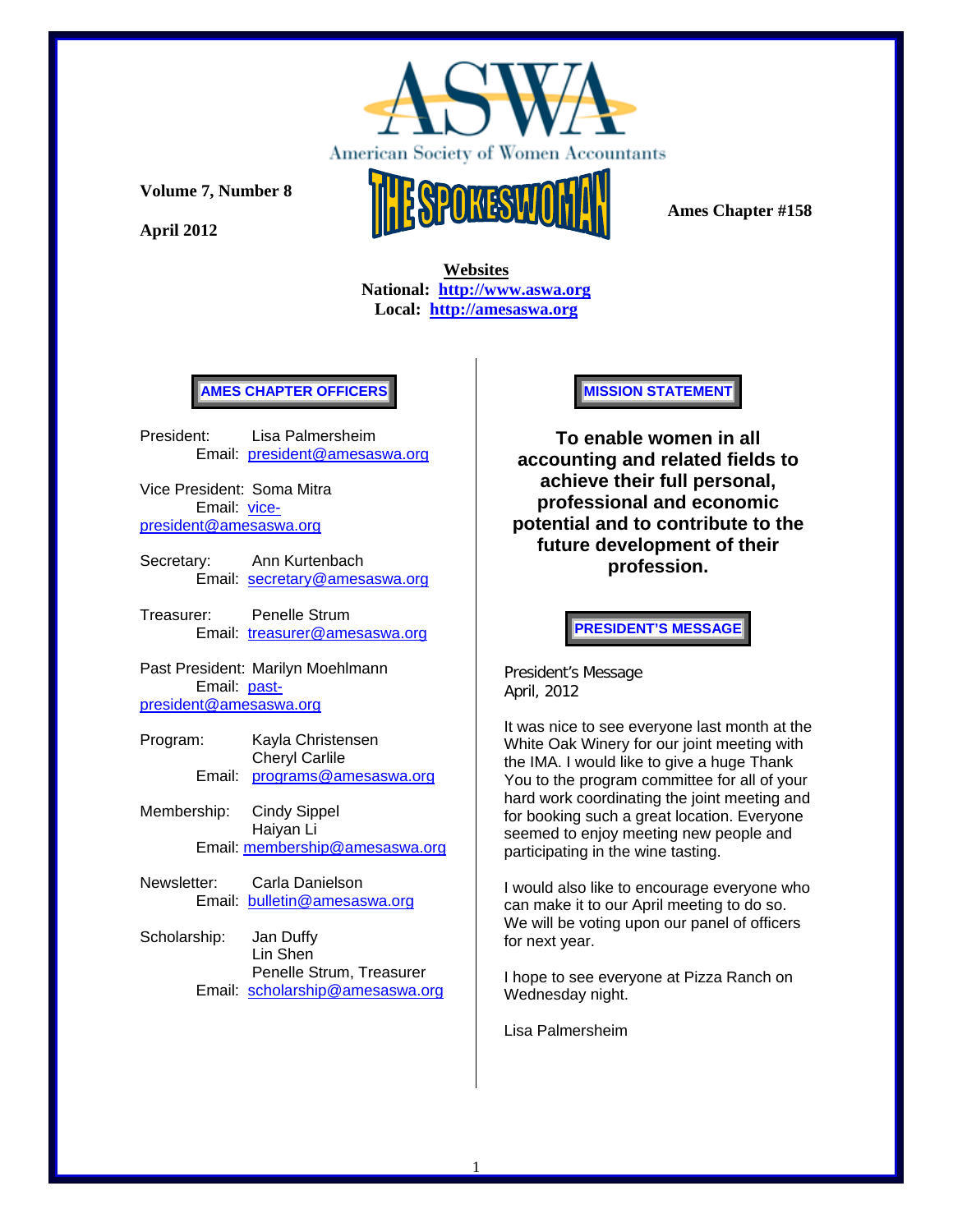

**April 2012** 



 **Ames Chapter #158** 

 **Websites National: http://www.aswa.org Local: http://amesaswa.org**



AGENDA – April 18, 2012

- 1. Call to Order
- 2. Quorum
- 3. Approval of Minutes
- 4. Treasurer's Report
- 5. Committee Reports
	- a. Membership
	- b. Program
	- c. Bulletin
	- d. Scholarship
	- e. Outreach

6. Old Business

a. Financial Literacy progress report

7. New Business

 a. Election of Officers and Directors b. Member of the Year Nominating **Committee** c. Updates to the Chapter Website d. Transfer of money from the general fund to the scholarship fund e. TBD

8. Announcements a. TBD

9. Adjournment

## **MEETING INFORMATION**

Date: Wednesday, April 18th

**Time:**  5:30‐6:00 Social; 6:00 buffet dinner and presentation; 7:30 chapter meeting

**Presenter:** Natalie Lischer, Treasurer at Renewable Energy Group

Natalie Lischer has more than ten years of experience working in finance and accounting. Currently, Ms. Lischer serves as Treasurer for Renewable Energy Group®. As Treasurer, Ms. Lischer oversees cash management, investor relations, credit, invoicing, tax, inventory, accounts payable and debt banking relationships. Lischer joined REG in 2007 after working as a senior consultant for Deloitte Consulting in Kansas City. Prior to being appointed Treasurer, Ms. Lischer served as Senior Manager of Corporate Finance and Investment Banking. Ms. Lischer holds a Master of Business Administration degree from Washington University in St. Louis, a Master of Accountancy from Truman State University and a Bachelor of Science in Accounting fromTruman State University. Ms. Lischer is also a licensed Certified Public Accountant.

**Topic:**  "Going Public!" ‐ REG, an Ames company, was the first company to go public in 2012!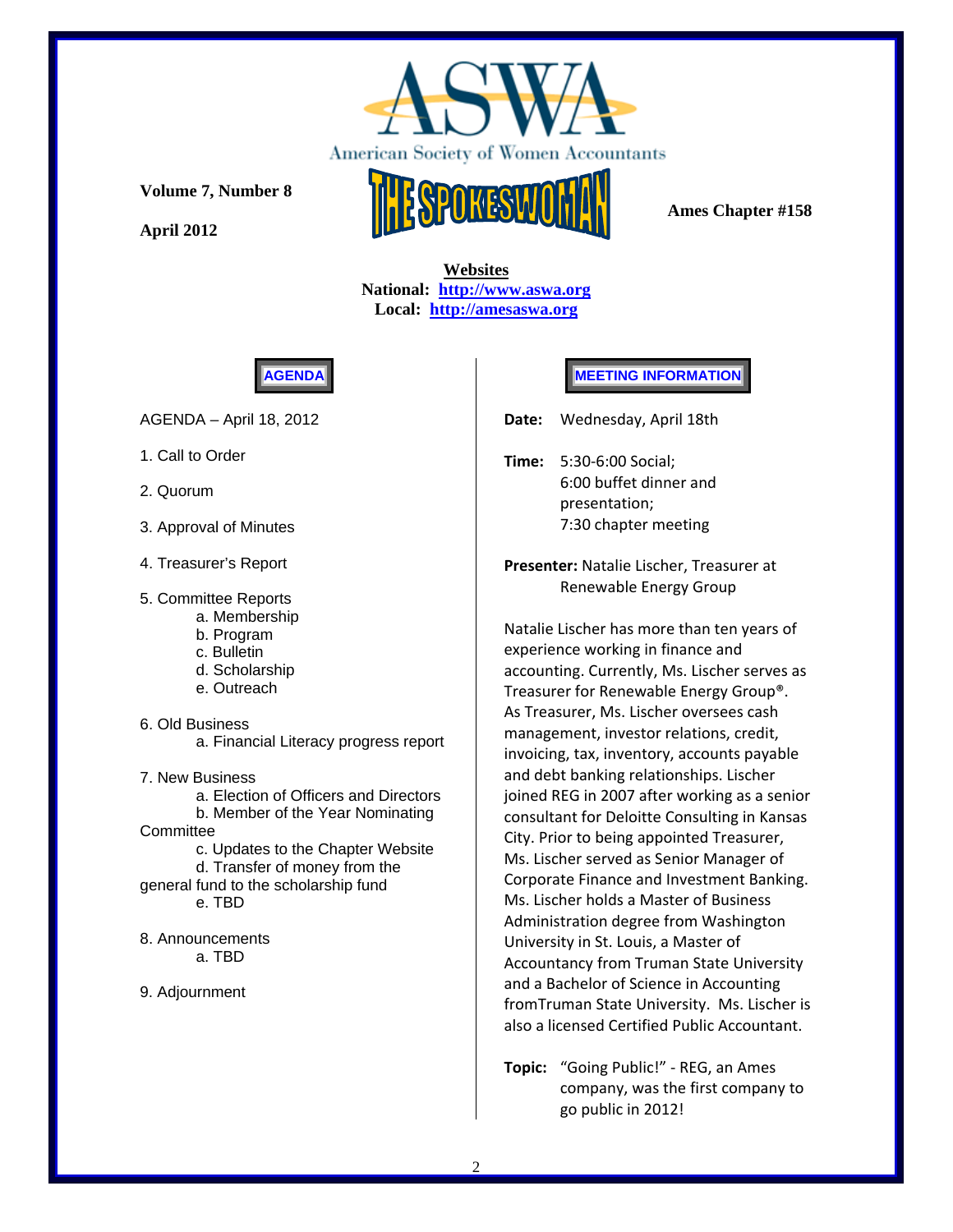

**April 2012** 



 **Ames Chapter #158** 

## **Websites National: http://www.aswa.org Local: http://amesaswa.org**

**Location:** Pizza Ranch 1404 Boston Avenue Ames, IA 50010

**Phone:** (515) 232‐1999

- **Cost:**  The charge will be \$10.17 at the door if you want the full buffet. There are other options as well.
- **RSVP:**  An e‐vite has been sent out.

**MARCH 2012 MINUTES**

**Minutes** American Society of Women **Accountants** Ames Chapter #158 Membership Meeting March 20, 2012

Call to Order: The March Membership Meeting of Ames Chapter #158 was called to order by President Lisa Palmersheim at White Oak Winery in Cambridge at 8:02 p.m. on Tuesday, March 20, 2012. Those in attendance were members Cheryl Carlile, Kayla Christensen, Jan Duffy, Linda Herman, Karen Jacobson, Sue Jones, Soma Mitra, Marilyn Moehlmann, Kate Mulder, Margaret Munson, Jordan Nolta, Lisa Palmersheim, Cindy Sippel and Jaimie Williamson. A quorum was present.

Cheryl Carlile moved and Jan Duffy seconded that all business except the items on the agenda printed in the bulletin be suspended for this meeting. Motion carried.

Minutes: Kate Mulder moved and Jaimie Williamson seconded that the November minutes be approved as revised in the most recent bulletin. Motion carried.

Dues: Current chapter dues are \$20.50 per year. Marilyn Moehlmann moved and Karen Jacobson seconded that the dues remain the same for the coming year. Motion carried.

Scholarship: Scholarship applicant Jordan Nolta was excused from the discussion on scholarship. Jan Duffy reported that we had received three applications for our scholarships. Background information was shared on each of the three applicants. On behalf of the committee, she moved that a \$2,000 scholarship be awarded to Kalais Eddy. Cheryl Carlile seconded the motion. Discussion ensued. Kate Mulder moved to amend the motion to reduce the scholarship to \$1,000. Margaret Munson seconded. Motion carried on the amendment with three nays. Jan called the question, seconded by Margaret Munson. It was approved. The original motion as amended carried.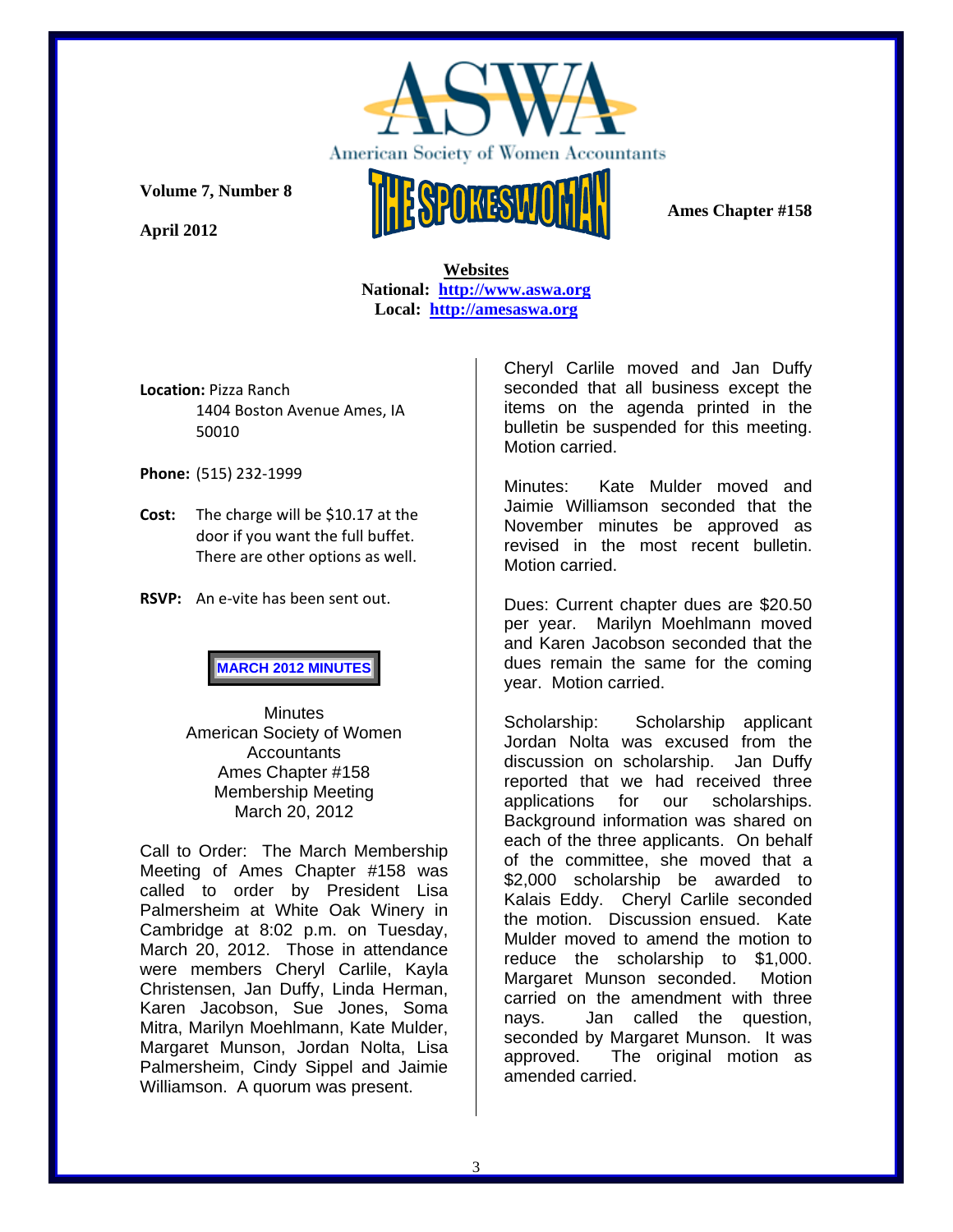

**April 2012** 



 **Ames Chapter #158** 

 **Websites National: http://www.aswa.org Local: http://amesaswa.org**

Kayla Christensen moved and Kate Mulder seconded that a \$500 scholarship be awarded to Jordan Nolta. A lengthy discussion ensued. Although Jordan is graduating in May, she will be attending classes to get the required 150 hours to sit for the CPA exam. Jordan does not qualify for one of our regular scholarships based on grades and graduation, but the Chapter is very interested in supporting its members. Based on the discussion, Karen Jacobson moved and Cheryl Carlile seconded, that the motion be amended to reduce the scholarship to \$250. Motion carried with one nay. The original motion as amended carried.

Nominating Committee: Because there was no quorum at the last meeting, it was necessary for President Lisa Palmersheim to appoint the third member of the Nominating Committee rather than have her elected by the membership. Action by the President was ratified by the membership in attendance. Nominating Committee Chair Marilyn Moehlmann presented the following slate to the membership as printed in the March bulletin:

President Soma Mitra Treasurer Kathy Strum Program Marilyn

Vice President Kayla Christensen Secretary **Ann Kurtenbach** Past President Lisa Palmersheim Moehlmann

Scholarship Jan Duffy

 Linda Herman Newsletter Carla Danielson Jaimie Williamson Kathy Strum

8:35 p.m.

Adjournment: Meeting Adjourned at

Respectfully submitted, Karen Jacobson, Acting Secretary

**OFFICER NOMINATION 2012-2013** 

ASWA - Ames Chapter Nominations for 2012-2013

| President             | Soma Mitra         |
|-----------------------|--------------------|
| Vice President        | Kayla Christensen  |
| Secretary             | Ann Kurtenbach     |
| Treasurer             | Kathy Strum        |
| <b>Past President</b> | Lisa Palmersheim   |
| Programs              | Marilyn Moehlmann  |
|                       | Linda Herman       |
| Membership            | Haiyan Li          |
|                       | Julie Lyon         |
| Newsletter            | Carla Danielson    |
| Scholarship           | Jan Duffy          |
|                       | Jaimie Williamson  |
|                       | <b>Kathy Strum</b> |
|                       |                    |